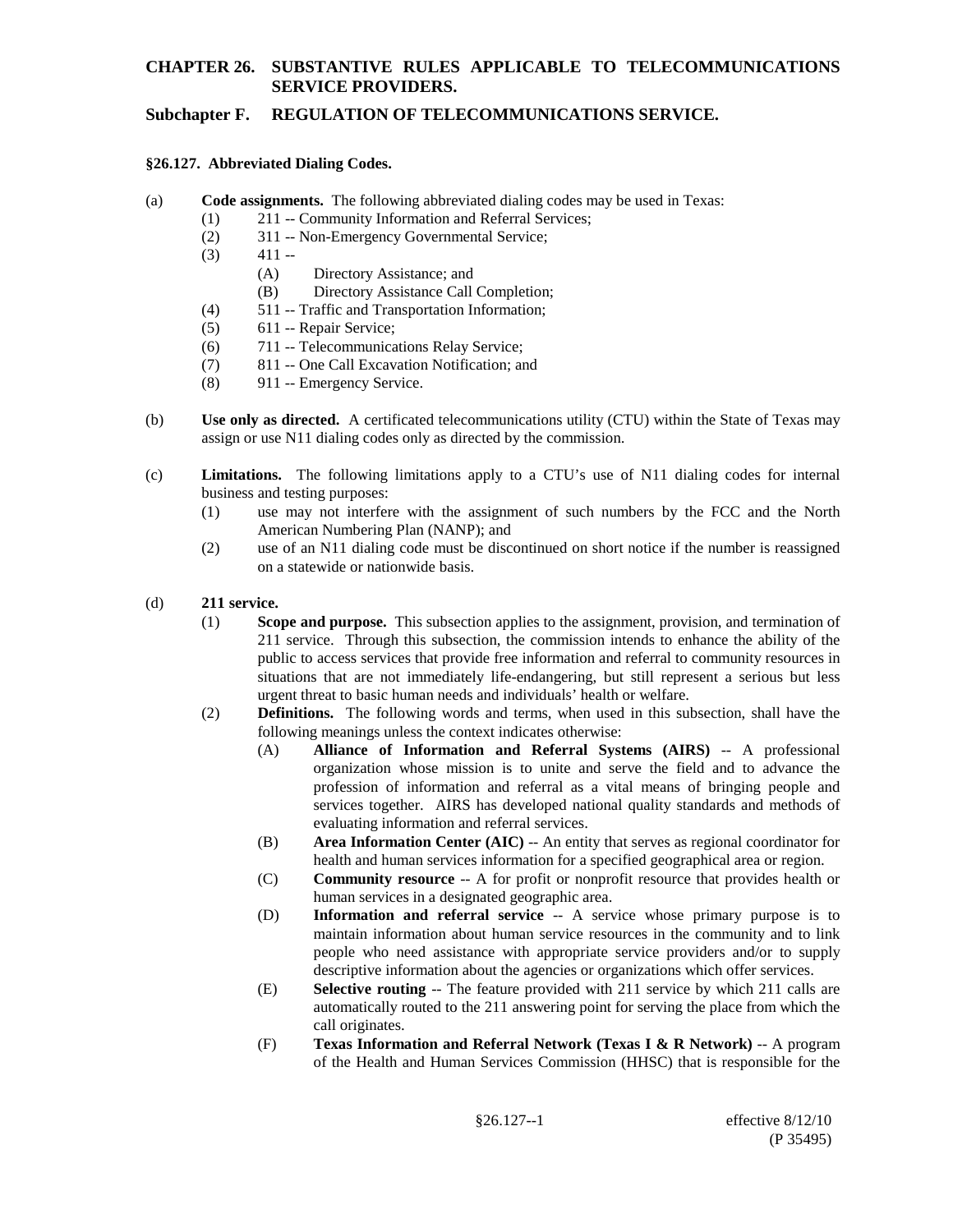#### **Subchapter F. REGULATION OF TELECOMMUNICATIONS SERVICE.**

development, coordination, and implementation of the statewide information and referral network.

- (G) **211 answering point** -- An AIC that:
	- (i) provides 24 hour, seven day a week operations;
	- (ii) is assigned by HHSC the responsibility to receive 211 calls;
	- (iii) serves the area or region designated by HHSC; and<br>(iv) performs the roles and responsibilities of an AIC.
	- performs the roles and responsibilities of an AIC.
- (H) **211 service --** A telecommunications service provided by a CTU to a designated area information center through which the end user of a public phone system has the ability to access services providing free information and referrals regarding community service organizations.
- (3) **Role and responsibilities of the Texas Health and Human Services Commission (HHSC).**
	- (A) To designate an AIC as a 211 provider for a particular geographical area;
	- (B) HHSC and the AICs educate the populace about the use of 211 service from its inception through termination;
	- (C) HHSC is responsible for dispute resolution should a conflict regarding the selection of an AIC occur; and
	- (D) HHSC may terminate an AIC's designation for good cause and is responsible for ensuring prompt and efficient selection of a new AIC for continuation of service.
- (4) **Use of the 211 system.**
	- (A) 211 calls may not be completed over the 311 or 911 networks or use the 311 or 911 databases.
	- (B) The 211 network shall not be used for commercial advertisements.
- (5) **Privacy policy.** To preserve the privacy of callers who wish to use the 211 service anonymously, an AIC which uses Automatic Number Identification (ANI), Automatic Location Identification (ALI) service or other equivalent non-blockable informationgathering features for the provision of 211 service must establish an in-house procedure that is consistent with the AIRS national standards and the standards set forth by HHSC that allows access to the 211 service while honoring the caller's call and line-blocking preferences and/or caller anonymity.
- (6) **Fee.** Neither an AIC nor a CTU may charge end users a fee on a per-call or per-use basis for using the 211 system.
- (e) **311 service.**
	- (1) **Scope and purpose.** This subsection applies to the assignment, provision, and termination of 311 service. Through this subsection, the commission strives to strengthen the 911 system by alleviating congestion on the 911 system through the establishment of a framework for governmental entities to implement a 311 system for non-emergency police and other governmental services.
	- (2) **Definition.** The term "governmental entity" when used in this subsection means any county, municipality, emergency communication district, regional planning commission, appraisal district, or any other subdivision or district that provides, participates in the provision of, or has authority to provide fire-fighting, law enforcement, ambulance, medical, 911, or other emergency service as defined in Texas Health & Safety Code §771.001, as may be subsequently amended.
	- (3) A certificated telecommunications utility must have a commission-approved application to provide 311 service.
	- (4) **Requirements of application by certificated telecommunications utility.**
		- (A) Applications, tariffs, and notices filed under this subsection shall be written in plain language, shall contain sufficient detail to give customers, governmental entities,

§26.127--2 effective 8/12/10 (P 35495)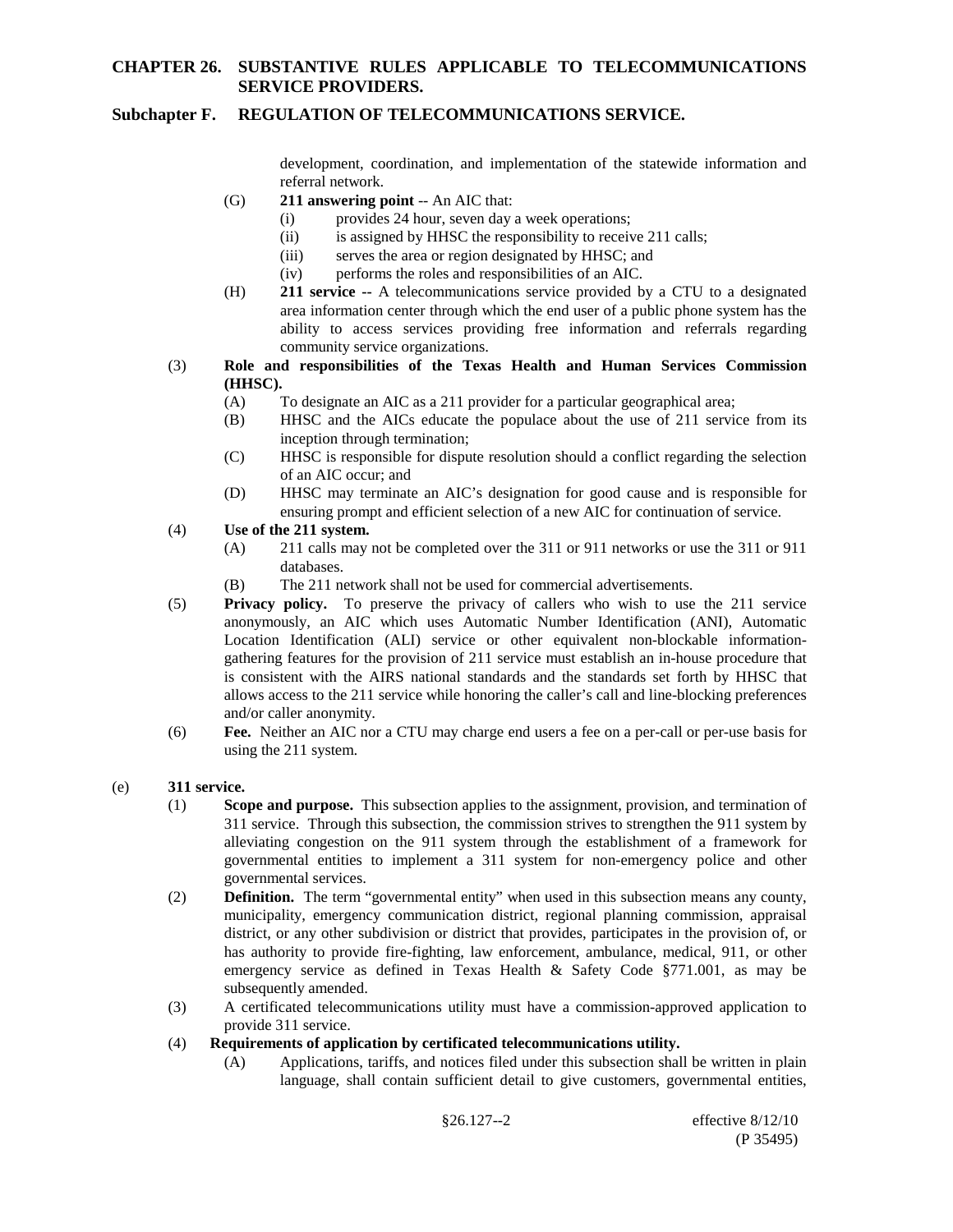## **Subchapter F. REGULATION OF TELECOMMUNICATIONS SERVICE.**

and other affected parties adequate notice of the filing, and shall conform to the requirements of §26.209 of this title (relating to New and Experimental Services) or §26.211 of this title (relating to Rate-Setting Flexibility for Services Subject to Significant Competitive Challenges), whichever is applicable.

- (B) A CTU shall provide a copy of the text of the proposed notice to notify the public of the request for 311 service with the filing of an application for regulatory approval of the certificated telecommunications utility's provision of 311 service.
- (C) No application for 311 service allowing the governmental entity to charge its citizens a fee on a per-call or per-use basis for using the 311 system shall be approved.
- (D) All applications for 311 service shall include the governmental entity's plan to educate its populace about the use of 311 at the inception of 311 service and its plan to educate its populace at the termination of the governmental entity's provision of 311 service.
- (5) **Notice.** The presiding officer shall determine the appropriate level of notice to be provided and may require additional notice to the public.
	- (A) The certificated telecommunications utility shall file with the commission a copy of the text of the proposed notice to notify the public of the request for 311 service and the filing of an application for regulatory approval of the certificated telecommunications utility's provision of 311 service. This copy of the proposed notice shall be filed with the commission not later than ten days after the certificated telecommunications utility receives the 311 service request; and
	- (B) The proposed notice shall include the identity of the governmental entity, the geographic area to be affected if the new 311 service is approved, and the following language: "Persons who wish to comment on this application should notify the commission by (specified date, 30 days after notice is published in the *Texas Register*). Requests for further information should be mailed to the Public Utility Commission of Texas, P.O. Box 13326, Austin, Texas 78711-3326, or you may call the Public Utility Commission's Customer Protection Division at (512) 936-7120 or toll free at (888) 782-8477. Hearing- and speech-impaired individuals with text telephones (TTY) may contact the commission at (512) 936-7136."
- (6) A certificated telecommunications utility may provide 311 service only to governmental entities.
- (7) A 311 service request shall start the six-month deadline to "take any necessary steps to complete 311 calls" as required by the Federal Communications Commission's Order In the Matter of the Use of N11 Codes and Other Abbreviated Dialing Arrangements, CC Docket No. 92-105, FCC 97-51, 12 F.C.C.R. 5572 (February 19, 1997).
- (8) 311 calls shall not be completed over the 911 network or use the 911 database.
- (9) The 311 network shall not be used for commercial advertisements.
- (10) To preserve the privacy of callers who wish to use the governmental entity's non-emergency service anonymously, a certificated telecommunications utility which uses Automatic Number Identification (ANI) service, Automatic Location Identification (ALI) service or other equivalent non-blockable information-gathering features for the provision of 311 service must establish a non-abbreviated phone number that will access the same non-emergency police and governmental services as the 311 service while honoring callers' call- and lineblocking preference. When publicizing the availability of the 311 service, the governmental entity must inform the public if its 311 service has caller or number identification features, and must publicize the availability of the non-abbreviated phone number that offers the same service with caller anonymity. When a certificated telecommunications utility uses Caller Identification (Caller ID) services or other equivalent features to provide 311 service,